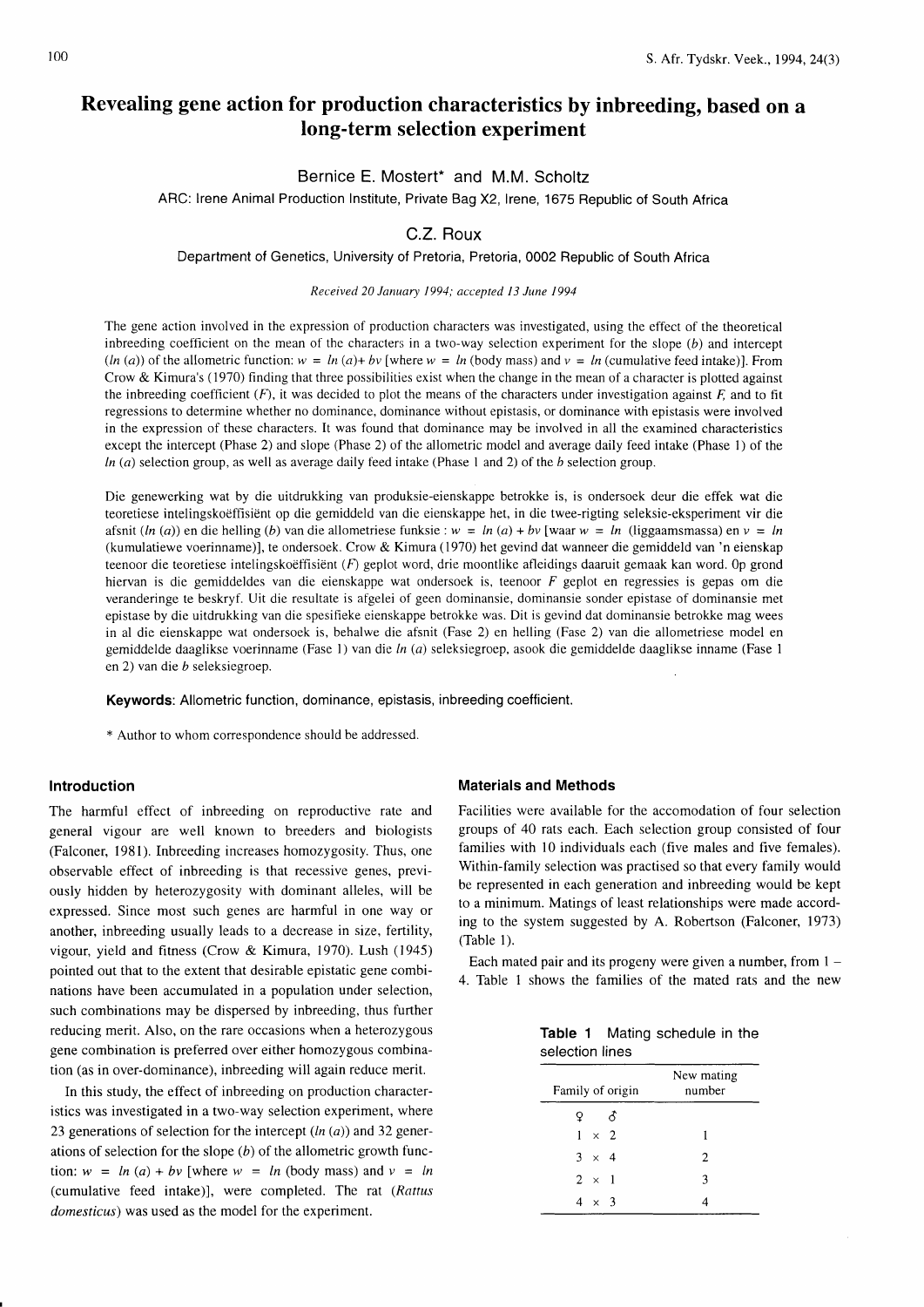mating number assigned to the progeny. This system does not reduce the average rate of inbreeding, but it has two advantages over the cyclical system. The practical advantage is that the mating schedule is the same in every generation, the more theoretical advantage is that inbreeding coefficients are the same for all families in a generation and the rate of inbreeding is the same in all generations (Scholtz, 1987).

Please see Scholtz et al. (1990) & Mostert et al. (1994) for details regarding the selection experiment.

To make provision for infertility, the two best males and females from each family were selected from each generation. Rotational mating was practised and the best male was first mated to both the selected females. After eight days, the second best male was mated to the same females (Scholtz, 1987). With selection of an equal number from all families and as sibmatings were avoided, the effective population size could be determined as:

$$
N_e = N + 2
$$
  
= 18 [Eq. 1]

The theoretical inbreeding coefficient in any generation  $t$  could then be calculated:

$$
F_t = 1 - (1 - F)^t \tag{Eq. 2}
$$

where:

$$
F = 1 / (2 Ne) (Falconer, 1981)
$$
 [Eq. 3]

Family sizes varied, because sterile matings occurred and litters were standardized at 12 pups by sometimes using pups from the second best and even from the foster parents. Therefore, the correction for minimal inbreeding due to constant family size, suggested by Falconer (1981), could not be practised and Eq. I was used to calculate the effective population size.

Fitness is defined as the number of mature animals / female mated / 100-day period, where 'mature animals' is defined as animals being at age of joining (standardized at 90 days).

#### Results and Discussion

According to Crow & Kimura (1970), three possibilities exist [3] when the change in the mean of a character is plotted against the

Table 2 Estimated regression lines, probability and  $R<sup>2</sup>$ -values of the regressions fitted to describe the changes in the mean of the production characteristics when plotted against  $F$ (theoretical inbreeding coefficient), investigated in the long-term selection experiment where selection was practised for the intercept  $(ln (a))$  and slope  $(b)$  of the allometric model

| Character                   |                  | Selection group Regression line     | $\overline{P}$ | $R^2$ |
|-----------------------------|------------------|-------------------------------------|----------------|-------|
| Slope Phase 2               | ln(a)            | $y = 0.55 - 0.0001x$                | <b>NS</b>      | 0.00  |
|                             | $\boldsymbol{b}$ | $y = 0.57 - 0.002x + 0.00004x^2$    | $\ast$         | 0.16  |
| Intercept Phase 2           | ln(a)            | $y = 1.87 + 0.0084x - 0.00018x^2$   | <b>NS</b>      | 0.00  |
|                             | $\boldsymbol{b}$ | $y = 1.89 + 0.012x - 0.0003x^2$     | $**$           | 0.32  |
| ADI Phase 1                 | ln(a)            | $y = 10.87 - 0.056x + 0.0014x^2$    | $\ast$         | 0.27  |
|                             | $\boldsymbol{b}$ | $y = 10.65 + 0.004x$                | <b>NS</b>      | 0.00  |
| ADI Phase 2                 | ln(a)            | $y = 17.72 - 0.07x + 0.001x^2$      | <b>NS</b>      | 0.00  |
|                             | $\boldsymbol{b}$ | $y = 17.98 - 0.08x + 0.001x^2$      | <b>NS</b>      | 0.01  |
| ADG Phase 1                 | ln(a)            | $y = 5.52 - 0.024x + 0.00015x^2$    | $\ast$         | 0.27  |
|                             | $\boldsymbol{b}$ | $y = 5.67 - 0.021x + 0.00001x^2$    | $**$           | 0.59  |
| ADG Phase 2                 | ln(a)            | $y = 4.87 - 0.009x - 0.0002x^2$     | $***$          | 0.73  |
|                             | $\boldsymbol{b}$ | $y = 5.13 - 0.038x + 0.0004x^2$     | $* *$          | 0.72  |
| 21-day mass                 | ln(a)            | $y = 44.7 + 0.47x - 0.011x^2$       | $***$          | 0.60  |
|                             | $\boldsymbol{b}$ | $y = 45.3 + 0.42x - 0.01x^2$        | $* *$          | 0.78  |
| 30-day mass                 | ln(a)            | $y = 81.5 + 0.39x - 0.012x^2$       | $* *$          | 0.43  |
|                             | $\boldsymbol{b}$ | $y = 83.82 + 0.36x - 0.011x^2$      | **             | 0.67  |
| 60-day mass                 | ln(a)            | $y = 234.05 + 0.14x - 0.016x^2$     | $***$          | 0.66  |
|                             | $\boldsymbol{b}$ | $y = 242.7 - 0.4x - 0.006x^2$       | $***$          | 0.76  |
| Efficiency Phase 1          | ln(a)            | $y = 0.51 - 0.0005x - 0.00003x^2$   | $***$          | 0.65  |
|                             | $\boldsymbol{b}$ | $y = 0.53 - 0.002x + 0.0000034x^2$  | $***$          | 0.54  |
| <b>Efficiency Phase 2</b>   | ln(a)            | $y = 0.27 + 0.0097x - 0.00004x^2$   | $***$          | 0.43  |
|                             | $\boldsymbol{b}$ | $y = 0.29 - 0.0015x + 0.00001x^2$   | $***$          | 0.29  |
| Total efficiency at 60 days | ln(a)            | $y = 0.38 + 0.002x - 0.00006x^2$    | $***$          | 0.36  |
|                             | $\boldsymbol{b}$ | $y = 0.39 + 0.00071x - 0.000025x^2$ | $***$          | 0.36  |
| Fitness                     | ln(a)            | $y = 8.85 - 0.25x + 0.004x^2$       | $**$           | 0.49  |
|                             | b                | $y = 9.76 - 0.115x + 0.001x^2$      | $**$           | 0.24  |

 $P \le 0.05$ \*\*  $P \le 0.01$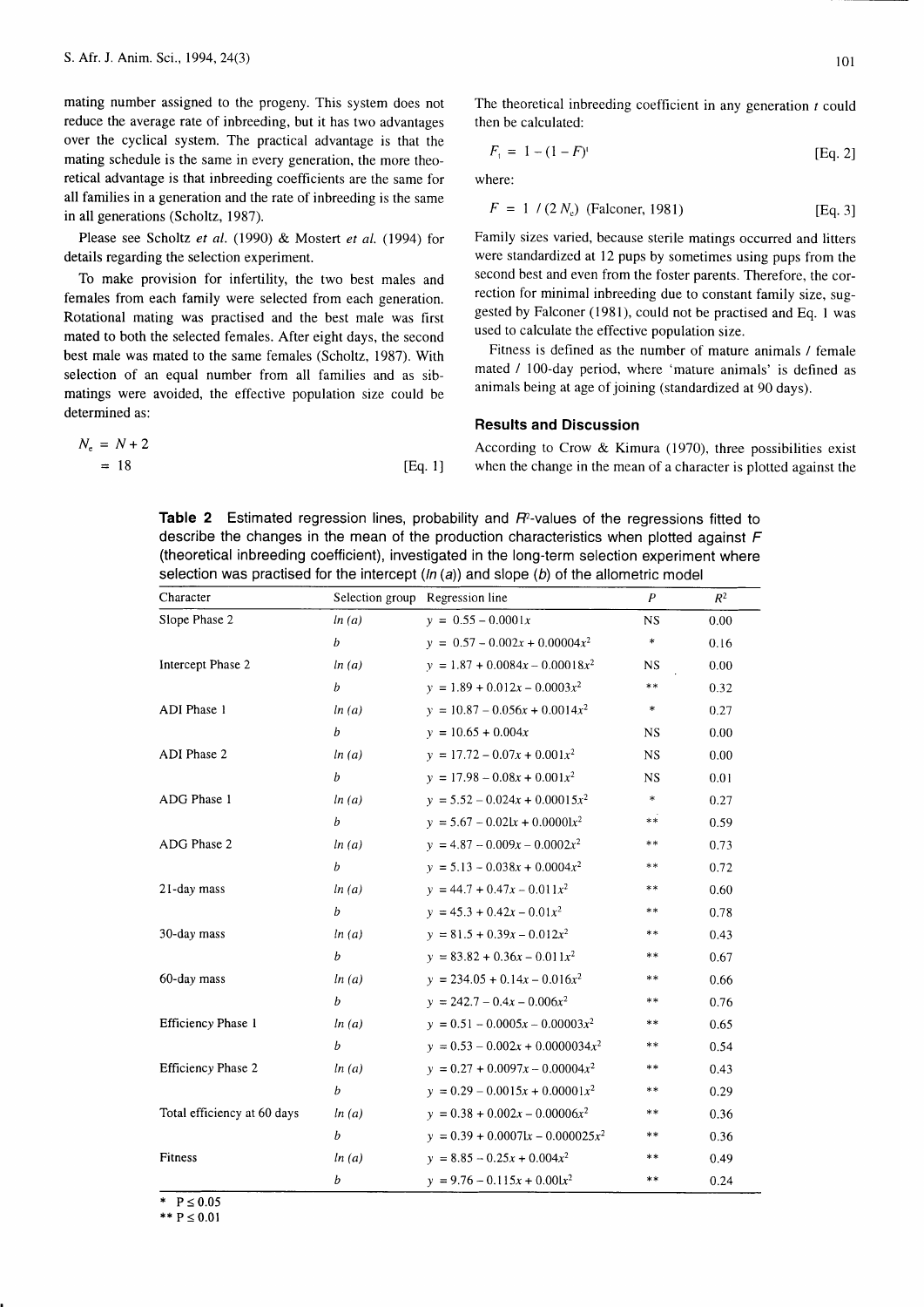inbreeding coefficient  $(F)$ . Firstly, in the absence of dominance, no change in the mean with inbreeding will be obtained. Secondly, when dominance without epistasis is present, the change of the mean with inbreeding is proportional to  $F$ , in other words, the change of the mean should be a straight line when plotted against  $F$ . Thirdly, if there is epistatic interaction between loci, the relationship between the mean and the inbreeding coefficient is not linear. The non-linearity is due to the interaction deviation of double, or multiple, heterozygotes. The frequency of double heterozygotes declines in proportion to  $F<sup>2</sup>$ . Therefore, as  $F$  increases, the rate of depression of the mean increases if the interaction deviations are on average positive (reinforcing epistasis), i.e. favourable, and the rate decreases if they are negative (diminishing epistasis). No other form of interaction affects the linearity, and epistasis without dominance cannot itself cause any inbreeding depression (Falconer, 1981).

From this point of view, it was decided to plot the mean of the characters under investigation against the theoretical inbreeding coefficient  $(F)$ , to determine whether no dominance, dominance without epistasis, or dominance with epistasis are involved in the expression of the characters. Regressions were fitted using Systat (1989).

By using the mean of the upward (H) and downward (L) selection lines, the effect of selection should be minimized, so that only the effect of inbreeding is observed when the mean is plotted against F.

In Table 2 the estimated regression lines, with probability and  $R<sup>2</sup>$ -values, of the production characteristics investigated with selection for  $ln(a)$  and  $b$ , are tabulated.

From Table 2, it can be seen that there was no significant change ( $P \ge 0.05$ ) in the mean of the slope and intercept of the allometric model, as well as in average daily feed intake (ADI) in the second post-weaning growth phase  $(37 - 60 \text{ days})$  of the  $ln (a)$  selection group.

The changes in the mean of ADI in the first post-weaning growth phase  $(24 - 36$  days of age), as well as in the second

post-weaning growth phase of the  $b$  selection group, also were not significant ( $P \ge 0.05$ ) when plotted against F.

Thus, it seems that no dominance was involved in the expression of the intercept and slope of the allometric model and in ADI in Phase 2 of the  $ln (a)$  selection group, as well as for ADI in Phase 1 and 2 of the  $b$  selection group. Within loci, alleles may combine additively, but between loci additive or non-additive (epistatic) gene action may be present. Scholtz (1987) estimated the heritability of the slope of the allometric model to be 0.38 and the intercept to be 0.43. Additive gene action is thus prevalent in the expression of these characters of the  $ln(a)$  selection group. Sutherland et al. (1970) estimated a realized heritability for  $4 - 11$ -week food intake to be  $0.2 \pm 0.057$ , while Sharp  $et$  al. (1984) estimated a realized (within-litter) heritability for 4 - 6-week tood intake, adjusted for 4-week body weight, to be  $0.15 \pm 0.027$ . Non-additive gene action may thus be involved in the expression of ADI of Phase 1 of the  $ln(a)$  selection group, as well as Phase 1 and 2 of the  $b$  selection group.

A quadratic regression best described the tendencies of the means, when plotted against  $F$ , of fitness, ADI in Phase 1, ADG in Phase 1 and 2,  $21$ -day mass,  $30$ -day mass,  $60$ -day mass, feed efficiency in Phase I and 2 and total elflciency at 60 days of age of the  $ln(a)$  selection group, as well as slope and intercept of the allometric model, ADG in Phase I and 2,27-day mass, 30-day mass, 60-day mass, feed efficiency in Phase 1 and 2 and total efficiency at 60 days of age of the b selection group.

Dominance with diminishing epistasis may be involved in the expression of fitness and ADI in Phase 1 and 2 and ADG in Phase 1 of the  $ln(a)$  selection group and fitness, slope of the allometric model, ADG in Phase I and 2 and feed efficiency in Phase 1 and 2 of the *b* selection group (Figure 1).

Dominance with reinforcing epistasis may be involved in the expression of ADG in Phase 2, 21-day mass, 30-day mass, 60 day mass, etficiency in Phase I and 2 and total efficiency at 60 days of the  $ln(a)$  selection group, as well as the intercept of the allometric model, 21-day mass, 30-day mass, 60-day mass



Figure 1 The effect of the theoretical inbreeding coefficient on the mean (mean of the upward (H) and downward (L) selection lines) of fitness, as correlated response to selection for the intercept  $(ln (a))$  of the allometric growth model.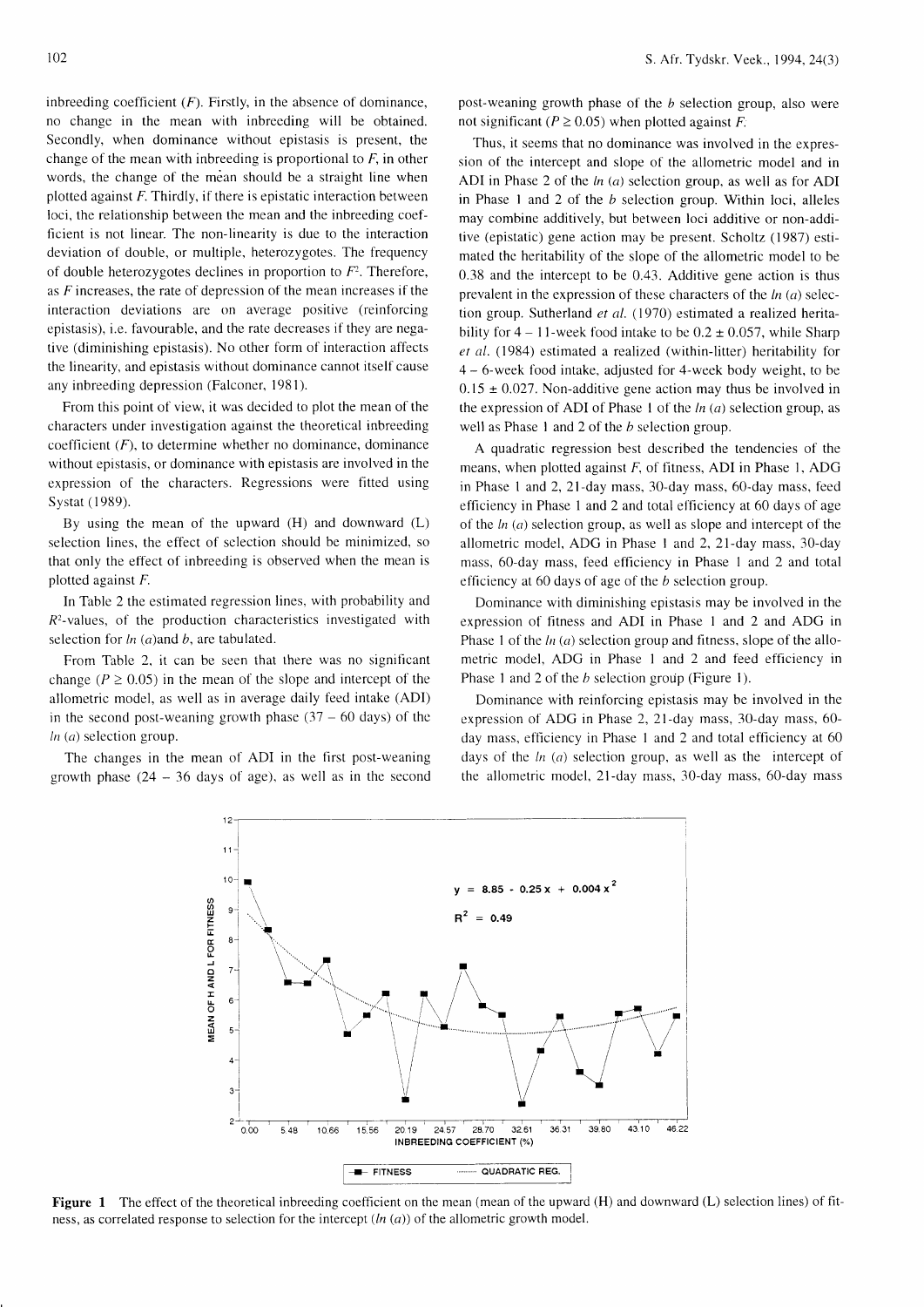

**Figure 2** The effect of the theoretical inbreeding coefficient on the mean (mean of the upward  $(H)$  and downward  $(L)$  selection lines) of 21day body mass, as correlated response to selection for the slope  $(b)$  of the allometric growth model.

and total efficiency at  $60$  days of age of the  $b$  selection group (Figure 2).

In the expression of these characters, dominance may be involved within loci, while between loci non-additive gene action may be present. Falconer (1981) estimated the heritability of body mass of mice at 6 weeks of age to be 0.35, while Eisen & Prasetyo (1988) estimated heritability of body mass at l2 weeks of age to be  $0.43 \pm 0.08$ . Roberts (1965) surveyed the literature on body weight of the mouse and revealed a genetic situation that is primarily additive in nature and largely uncomplicated by interactions either at the genetic level or with the environment. As mentioned before, the heritabilities of slope and intercept in Phase 2 of the allometric model were estimated by Scholtz (1987) to be 0.38 and 0.43, respectively. Eisen & Prasetyo (1988) estimated the heritability of  $3 - 6$ -week feed efficiency to be  $0.28 \pm 0.09$  and  $3 - 6$ -week gain of mice to be  $0.42 \pm 0.06$ . These heritability estimates indicate that additive gene action is present in the expression of the involved characters.

The only character for which a low heritability was estimated, was feed intake (Sutherland et al., 1970; Sharp et al., 1984). Furthermore, according to Falconer (1981), in a population exposed to natural selection for an extended period under constant conditions, all the genetic variance of fitness must be nonadditive, i.e. variance due to dominance and epistatic interactions, since no response for frtness can be realized through selection.

Differences exist in respect of the sign of the quadratic term between the  $ln(a)$  and  $b$  selection groups for the following characters: ADG in Phase 2, 60-day body mass and efficiency in Phase 1 and 2. This is not surprising since different sets of genes were favoured by the selection criteria in the two selection groups. A shift in gene frequencies therefore occurred between the different selection groups. The relationship between the mean of a character and the inbreeding coefficient is based on the hypothesis that no changes in gene frequency occurred. This hypothesis may therefore not hold for this study. In Table 3, a summary is given of the gene action involved in the expression of production characteristics.

#### **Conclusion**

These results suggest that dominance may be involved in the expression of all the characteristics except intercept (Phase 2), slope (Phase 2) and ADI (Phase 1) of the  $ln (a)$  selection group and ADI (Phase 1 and 2) of the  $b$  selection group. Crossbreeding may thus be an efficient way of improving the charac-

Table 3 Summary of the gene action involved in the expression of production characteristics arising from the effect of the inbreeding coefficient on the mean of the characteristics

|                           | Gene action     |                      |  |
|---------------------------|-----------------|----------------------|--|
| Character                 | ln(a)           | b                    |  |
| Intercept Phase 2         | No deminance    | Dominance $(+)^*$    |  |
| Slope Phase 2             | No dominance    | Dominance $(-)^{**}$ |  |
| ADI Phase 1               | Dominance $(-)$ | No dominance         |  |
| ADI Phase 2               | No dominance    | No dominance         |  |
| ADG Phase 1               | Dominance $(-)$ | Domain(–)            |  |
| ADG Phase 2               | Dominance $(+)$ | Dominance $(-)$      |  |
| Weaning mass              | Dominance $(+)$ | Dominance $(+)$      |  |
| 30-day mass               | Dominance (+)   | Dominance (+)        |  |
| 60-day mass               | Dominance $(+)$ | Dominance $(+)$      |  |
| Efficiency Phase 1        | Dominance $(+)$ | Dominance $(-)$      |  |
| <b>Efficiency Phase 2</b> | Dominance $(+)$ | Dominance $(-)$      |  |
| Total efficiency at       |                 |                      |  |
| 60 days                   | Dominance $(+)$ | Dominance $(+)$      |  |
| Fitness                   | Dominance $(-)$ | Dominance $(-)$      |  |

Dominance (+): Dominance with reinforcing epistasis

 $**$  Dominance (-): Dominance with diminishing epistasis